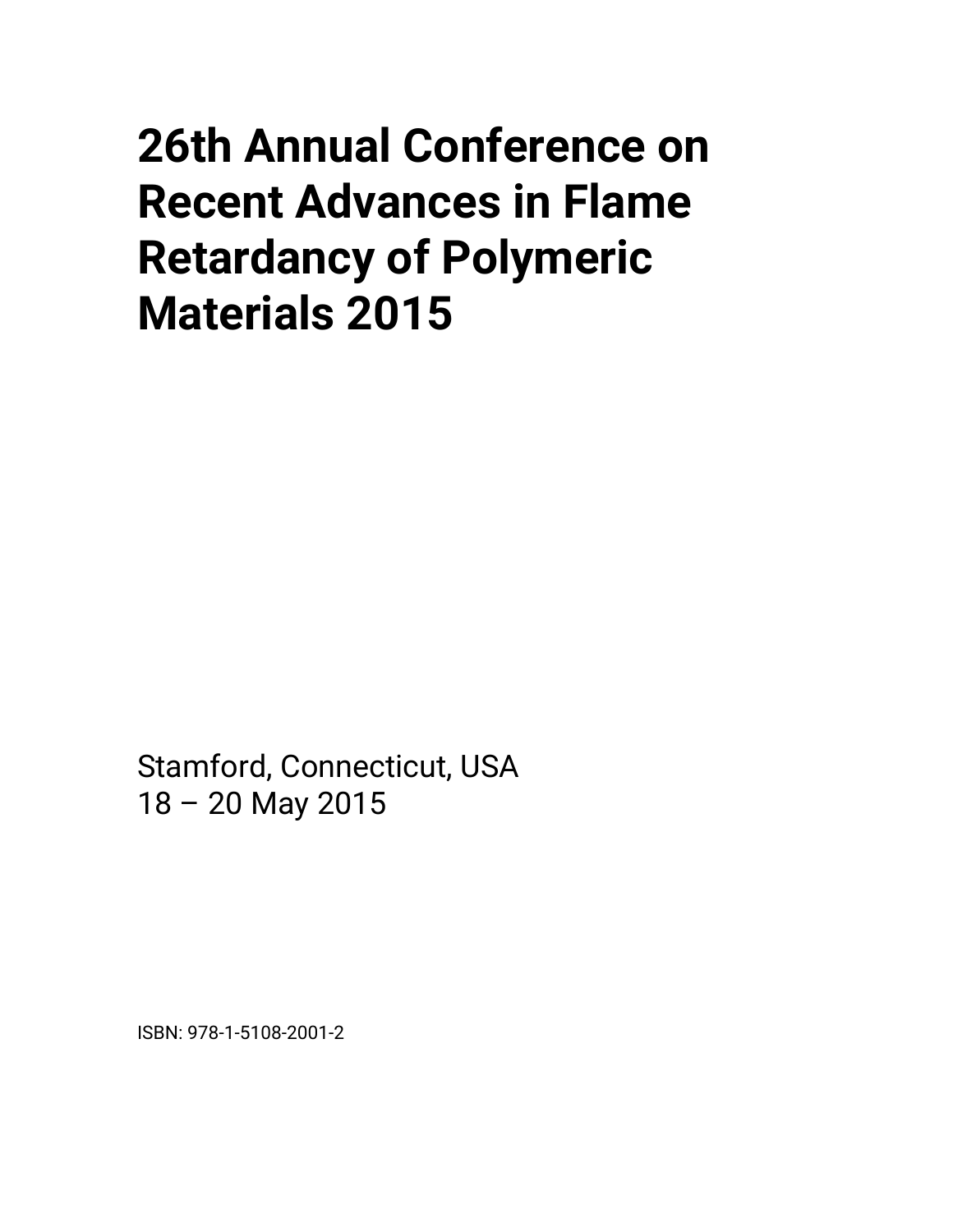**Printed from e-media with permission by:** 

Curran Associates, Inc. 57 Morehouse Lane Red Hook, NY 12571



**Some format issues inherent in the e-media version may also appear in this print version.** 

Copyright© (2015) by BCC Research LLC All rights reserved.

Printed by Curran Associates, Inc. (2016)

For permission requests, please contact BCC Research LLC at the address below.

BCC Research LLC 49 Walnut Park, Building 2 Wellesley, MA 02481 USA

Phone: 866-285-7215 Fax: 781-489-7308

information@bbcresearch.com

#### **Additional copies of this publication are available from:**

Curran Associates, Inc. 57 Morehouse Lane Red Hook, NY 12571 USA Phone: 845-758-0400 Fax: 845-758-2633 Email: curran@proceedings.com Web: www.proceedings.com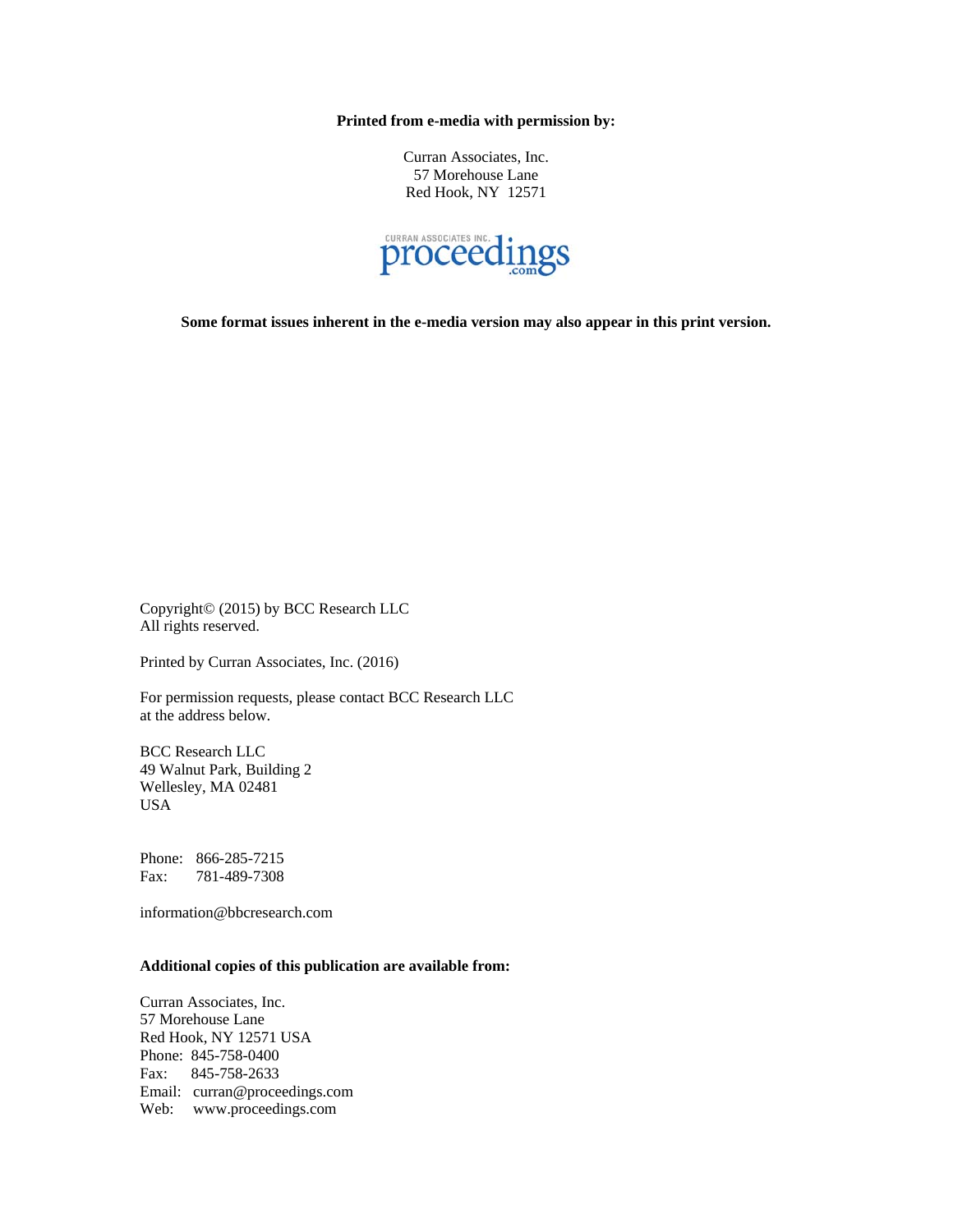

## **Flame 2015 Proceedings Summary**

Below is the itemized list of what is included in this proceedings folder. Some papers from speakers who did not attend are included in this folder.

If you have any questions, please contant Conference Organizer, Ariel Welch, at ariel.welch@bccresearch.com.

| <b>Topic</b>                                                                                                                    | <b>Author</b>          |
|---------------------------------------------------------------------------------------------------------------------------------|------------------------|
| Comparative Burn of Flat Panel Televisions from United States,<br><b>Mexican and Brazilian Markets</b>                          | Matthew S. Blais       |
| Fire Hazards of Lithium Ion                                                                                                     | Richard E. Lyon        |
| Upholstered Furniture Fire Safety: Recent Findings and Regulations                                                              | Marcelo M. Hirschler   |
| Reformulating Targeted Materials: How This Impacts Aerospace<br><b>OEMs</b>                                                     | John N. Harris         |
| The Changing Landscape for Flame Retardants: Green Chemistry,<br>Voluntary Environmental Standards, and Public Perception       | <b>Tim Earl</b>        |
| Comprehensive Evaluation of Unreacted Flame Retardants in Printed<br>Circuit Boards                                             | Feng Yang              |
| Towards an Improved Bench-scale Smoldering Scenario for<br><b>Upholstered Furniture</b>                                         | Mauro Zammarano        |
| Preparation of Flame-Retardant and Smoke-Suppressing Expanded<br>Polystyrene Foams                                              | Wang Liao              |
| The 2015 BCC Research Flame Retardant Report                                                                                    | Marcanne Green         |
| Unconventional Additives to Achieve Ultra-Low Smoke Performance<br>in Polyurethane Foam Insulation                              | Gus Ibay               |
| Combination of Gas and Condensed Phase Effect of Phosphorus<br>Flame Retardancy in Polyisocyanurate Foam                        | Hongyu Yang            |
| Vertical Cone Calorimeter Testing of Polyurethane Foams                                                                         | Alexander B. Morgan    |
| Nonformaldehyde Flame Retardant Finishing of 65/35 Nomex/<br>Cotton Blend Fabric for Protective Clothing                        | Charles Q. Yang        |
| Water-Soluble Polyelectrolyte Complexes and Layer-by-Layer<br>Assemblies as Environmentally-Benign Flame Retardant Nanocoatings | Jaime C. Grunlan       |
| Observing Smoldering-to Flaming Transition on Foam/Fabric<br>Assemblies                                                         | Stanislav I. Stoliarov |

#### **MONDAY, May 17th**